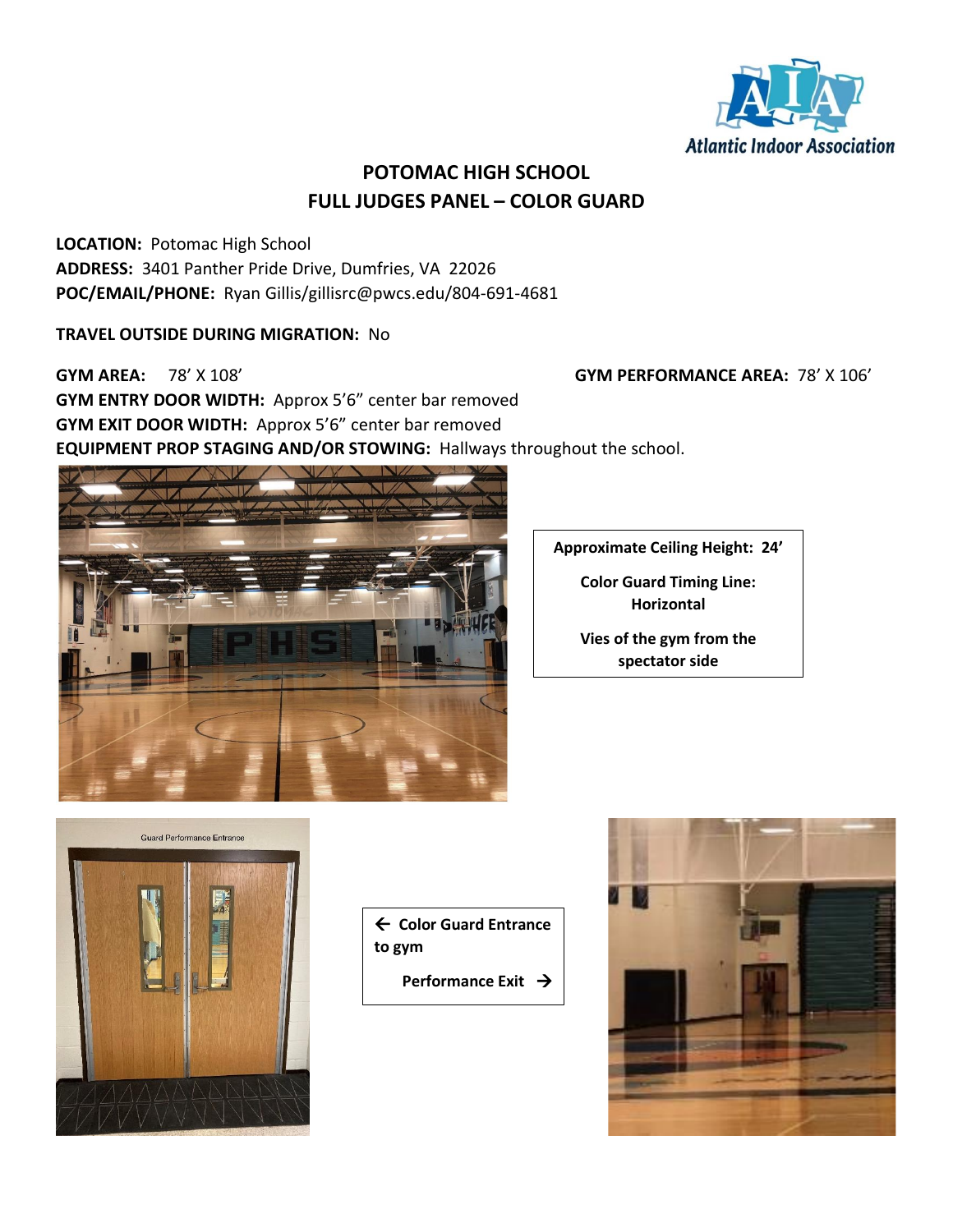**BODY WARM UP ROOM:** Orchestra Room **SEPARATE ENTRANCE AND EXIT:** Yes **EQUIPMENT WARM UP MEASUREMENTS:** 20' X 30' **OBSTRUCTIONS:** Yes – instrument racks along the wall but not in the way for warm up **DISTANCE TO EQUIPMENT WARM UP:** Approx 150' **SOUND CARRY TO PERFORMANCE AREA:** No







**EQUIPMENT WARM UP ROOM:** Aux Gym **SEPARATE ENTRANCE AND EXIT:** Yes – doors double wide with center bar removed. **EQUIPMENT WARM UP MEASUREMENTS:** 60' X 80' **CELING HEIGHT:** 24' **OBSTRUCTIONS: Yes – may be rolled mats around perimeter of the room or sports nets but should not be in the way. DISTANCE TO PERFORMANCE AREA:** 30' **SOUND CARRY TO PERFORMANCE AREA:**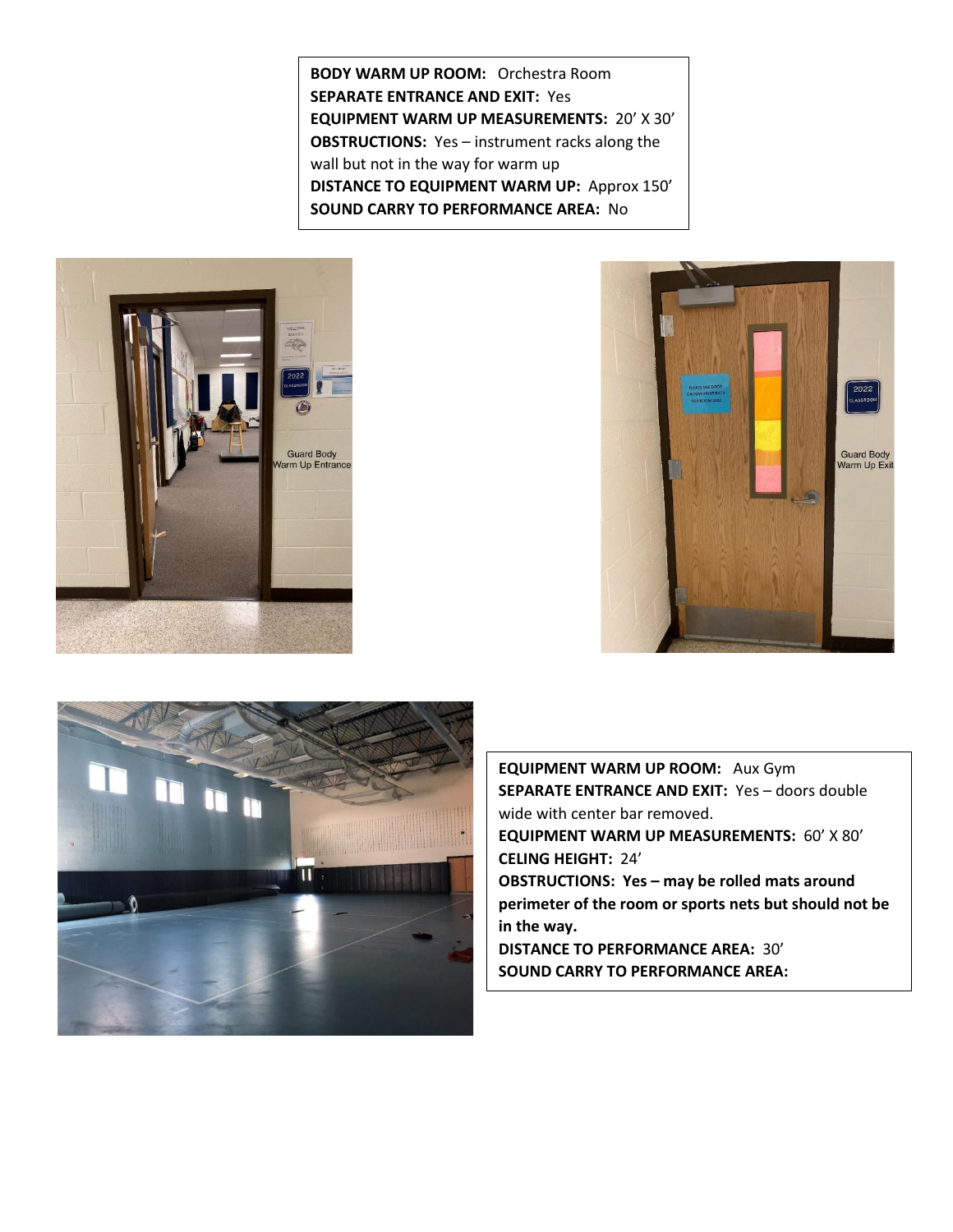### **COLOR GUARD FLOW**